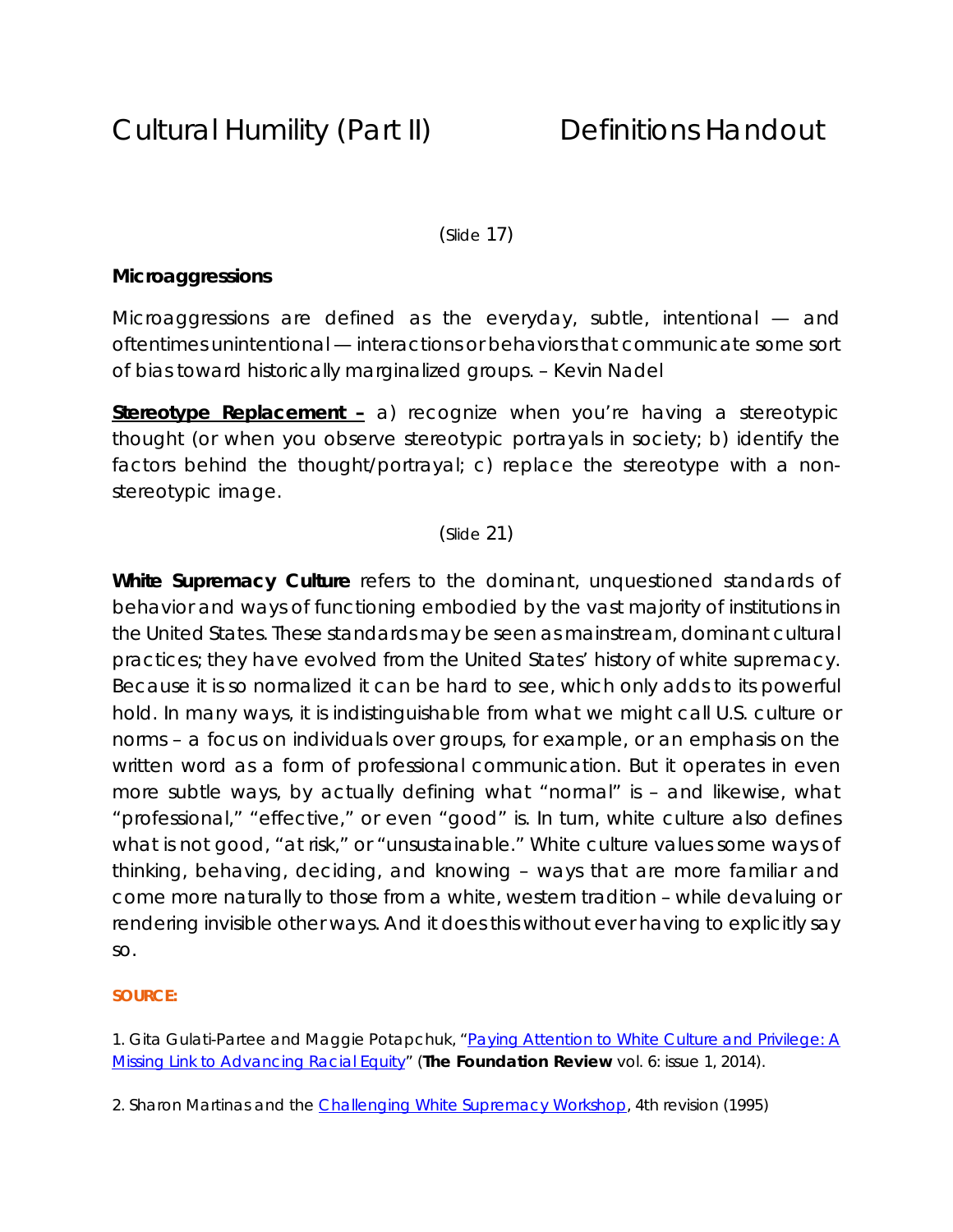**Internalized Oppression-** In social justice theory, **internalized oppression** is a concept in which an oppressed group uses the methods of the oppressing group against itself. It occurs when one group perceives an inequality of value relative to another group, and desires to be like the more highly valued group.

Members of marginalized groups may have an oppressive view of their own group or affirm negative self-stereotypes. Internalized oppression may manifest on an individual or group level, and may result in conflict or discrimination within the group. $[1]$ 

**Internalized Privilege (Superiority)** Internalizing the power that privileged status, e.g., gender, race offers and having a set of expectations on how communication occurs and how power is accessed.

(Slide 22)

**Structural competency** is a term used in American health professional education to describe the ability of health care providers and trainees to appreciate how symptoms, clinical problems, diseases and attitudes toward patients, populations and health systems are influenced by 'upstream' social determinants of health.

**Allyship -**An ally is any person that actively promotes and aspires to advance the culture of inclusion through intentional, positive, and conscious efforts that benefit people as a whole.Everyone has the ability to be an ally as privilege is intersectional, white women can be actionable allies to people of color, men can be allies to women, cis people can be allies to members of the LGBTQI+ community, able-bodied people can be allies to those with different abilities, economically privileged people can be allies to those who are not and so on

**Historical trauma** is multigenerational trauma experienced by a specific cultural, racial, or ethnic group. It is related to major events that oppressed a particular group of people because of their status as oppressed, such as slavery, the Holocaust, forced migration, and the violent colonization of Native Americans. While many in such a group will experience no effects of the historical trauma, others may experience poor overall physical and behavioral health, including low self-esteem, depression, self-destructive behavior, marked propensity for violent or aggressive behavior, substance misuse and addiction, and high rates of suicide and cardiovascular disease.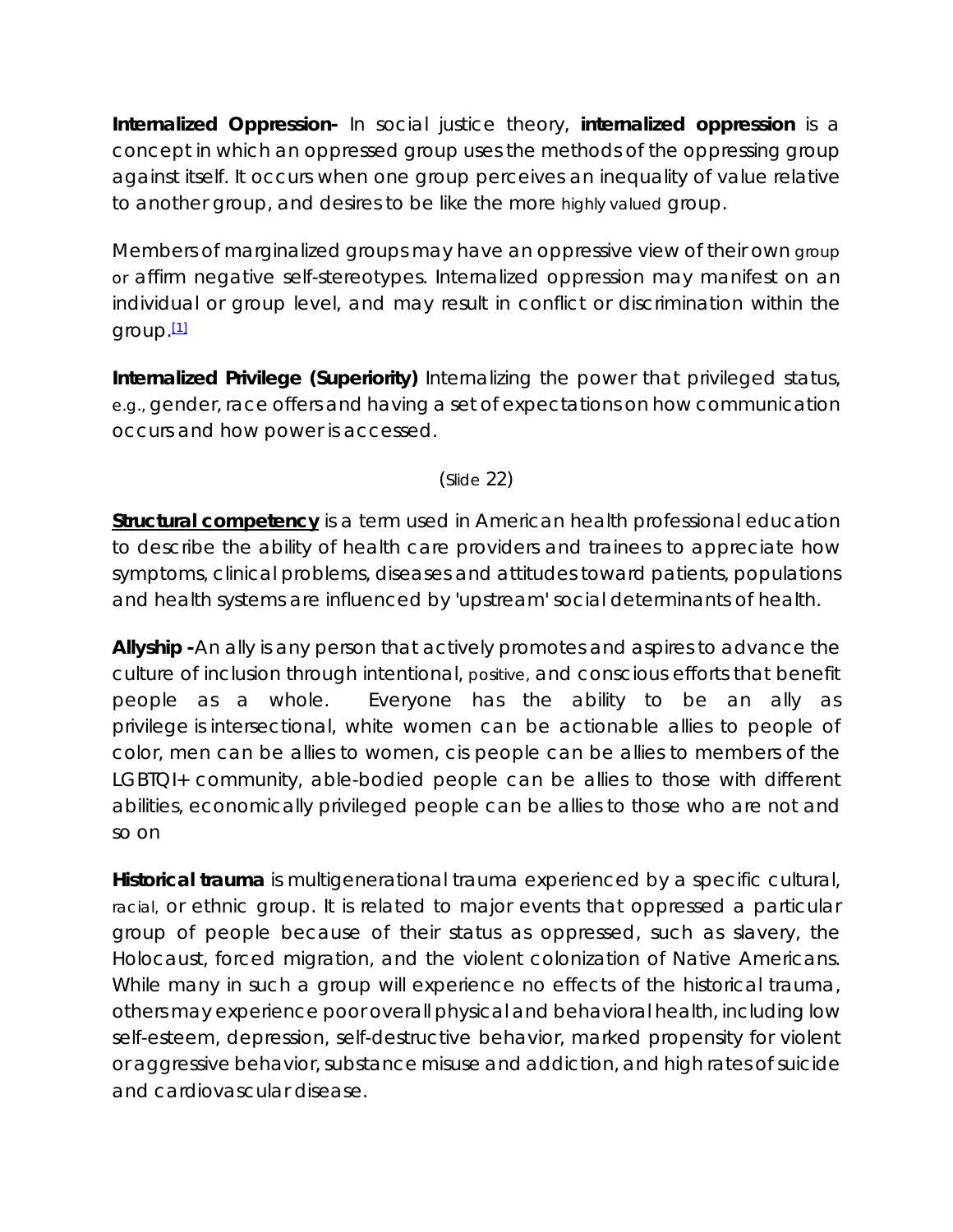# **Structural Racism**

- In the United States it is the normalization and legitimization of an array of dynamics – historical, cultural, institutional, and interpersonal – that routinely advantage whites while producing cumulative and chronic adverse outcomes for people of color.
- It is a system of hierarchy and inequity, primarily characterized by white supremacy – the preferential treatment, privilege, and power for white people at the expense of Black, Latino, Asian, Pacific Islander, Native American, Arab, and other racially oppressed people.

Source: Racial Equity Tools

### (Slide 24)

**Strengths-based (or asset-based) approaches** focus on individuals' strengths (including personal strengths and social and community networks) and not on their deficits. Strengths-based practice is holistic and multidisciplinary and works with the individual to promote their wellbeing. **Strengths-based approaches** concentrate on the inherent strengths of individuals, families, groups, and organizations, deploying personal strengths to aid recovery and empowerment.

(Slide 34)

**DEI (Diversity, Equity, and Inclusion) Work-** Diversity, equity, and inclusion (DEI) is a term used to describe programs and policies that encourage representation and participation of diverse groups of people, including people of different genders, races and ethnicities, abilities and disabilities, religions, cultures, ages, and sexual orientations.

**Diversity** is the presence of differences that may include race, gender, religion, sexual orientation, ethnicity, nationality, socioeconomic status, language, (dis)ability, age, religious commitment, or political perspective. Populations that have been-and remain- underrepresented among practitioners in the field and marginalized in the broader society. **Equity** is promoting justice, impartiality and fairness within the procedures, processes, and distribution of resources by institutions or systems. Tackling equity issues requires an understanding of the root causes of outcome disparities within our society. **Inclusion** is an outcome to ensure those that are diverse actually feel and/or are welcomed. Inclusion outcomes are met when you, your institution, and your program are truly inviting to all. To